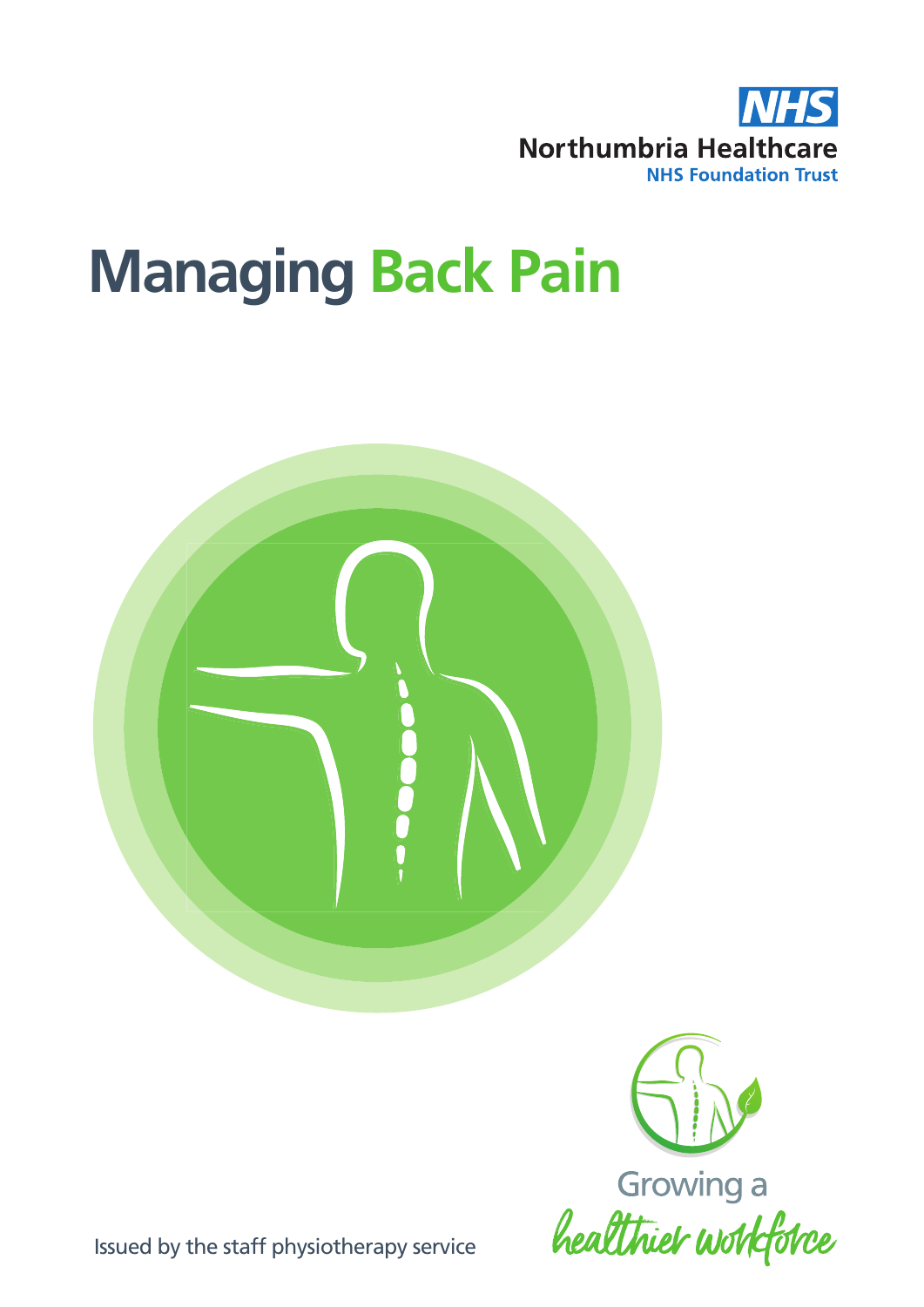## **Introduction**

Back pain is very common, affecting up to 8 out of 10 adults in the UK. It can often be extremely painful and limit day to day life. It may cause hot, burning, shooting or stabbing pains in your back and legs and you may also get pins and needles.

Most episodes of back pain improve within 6 to 8 weeks and sometimes in as little as just a few days. In some people symptoms go away and in others they can grumble on.

*'Managing your symptoms well and quickly returning to all normal activities is the key to a good recovery'.*



## **What is causing your symptoms?**

When you see a health professional they will examine you and ask you some important questions. Once they are confident there is no serious problem they will often diagnose you with 'non-specific' lower back pain. 'Non-specific' means that there is not one structure or cause to your symptoms so you often do not require an x-ray or scan.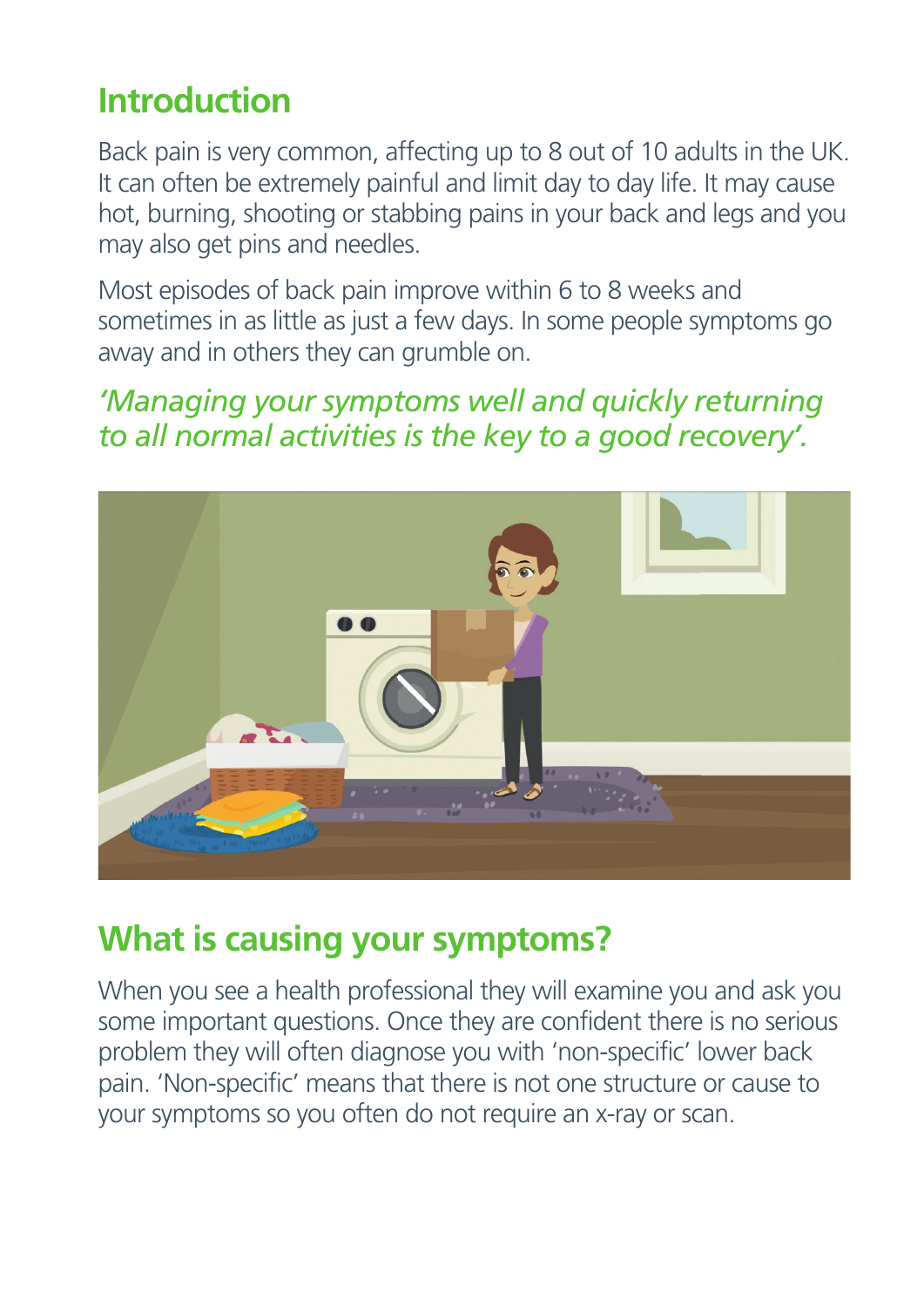#### *'Over 99% of lower back pain has no serious cause'.*

Up to 40% of people with low back pain also have related leg pain sciatica.

Leg pain tends to be the most troublesome symptom and there may be no back pain at all. For some people sciatica improves in 6 to 12 weeks. 50% of people with acute sciatica report some improvement within 10 days and 75% report improvement within 4 weeks.

Sciatica refers to symptoms associated with the sciatic nerve. Sciatica is caused by an irritation of a sciatic nerve which runs from the lower part of the spine, down the back of the leg, to the foot. Although the nerve is sensitised, typically there's nothing wrong with the nerve itself and the symptoms are temporary and mainly due to local inflammation.

## **The best way to manage your symptoms**

#### **Stay active**

When your back is sore, it is common to be worried about making it worse. Remember your back may be sensitive but it remains very strong. It is important to understand that pain does not equal harm and that doing more activity will actually aid your recovery.

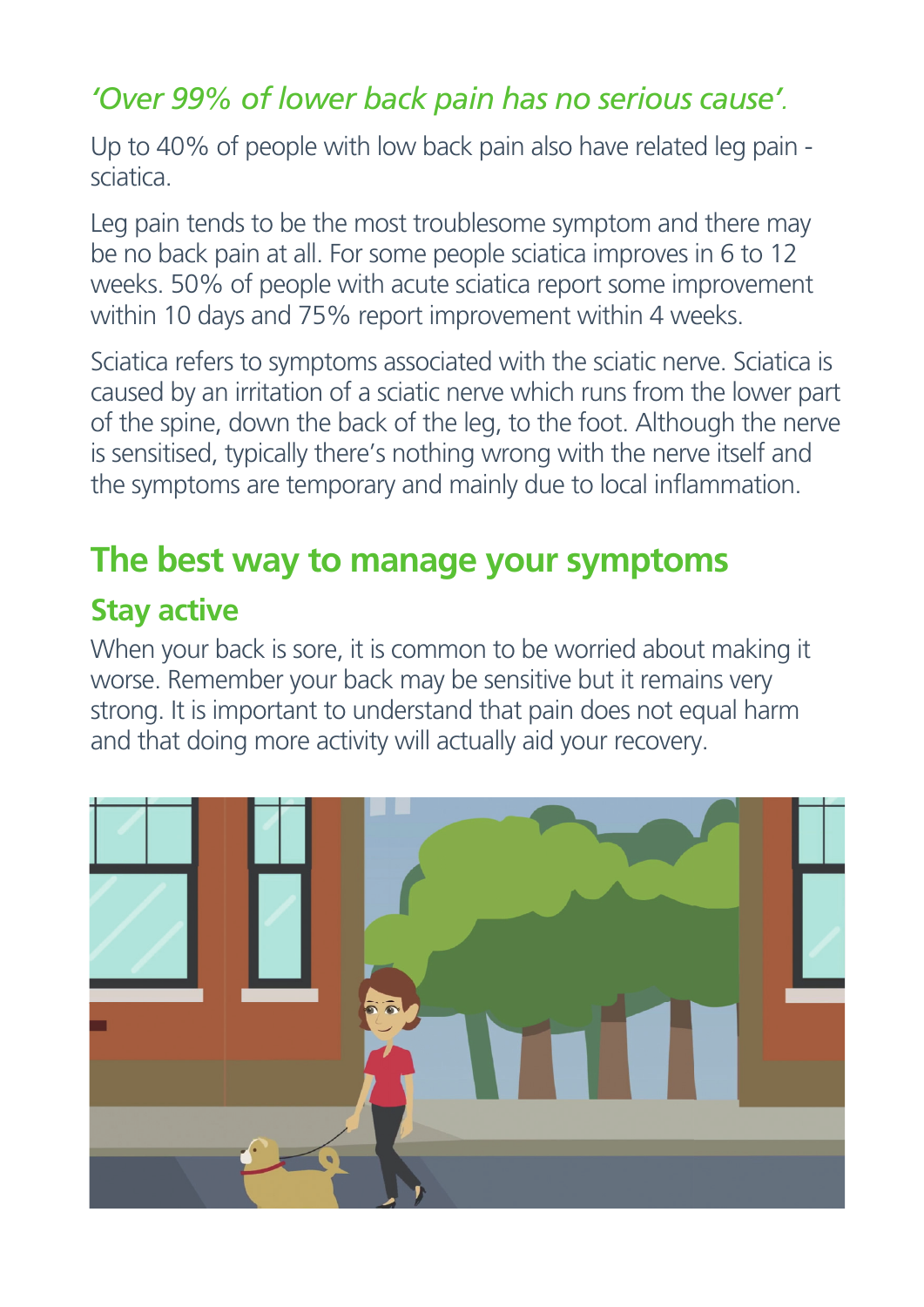#### **Stay at work**

Staying at work has been proven to help back pain and is associated with quicker recovery rates. In some cases this is not possible and you may require short term adjustments of your work duties. If this is the case please contact Occupational Health and the Staff Physiotherapy Service for further support.

If you are absent from work due to back pain it is important to have an achievable, timely return to work plan. Early return to work assists your rehabilitation and reduces the chances of developing on-going symptoms.

*'Doing things that you value the most helps you recover quicker from your flare up, such as walking the kids to school, going to work and enjoying hobbies'.*

#### **Analgesia**

Keeping your pain well controlled is an important part of managing your recovery. Taking regular medication does not mask pain, it helps you to stay active and will speed your recovery. If you feel your pain is poorly controlled then you should contact a pharmacist or GP, they will be able to give you advice about which medication to use.

#### **Exercise**

Exercise is very good for your back. All forms of light exercise (including walking, cycling, and swimming) are strongly linked with healthy backs. So if you normally exercise regularly try to build things back up. If you aren't currently very active, choose something you think you would enjoy and aim to continue exercising in the long term after your current back pain episode has eased.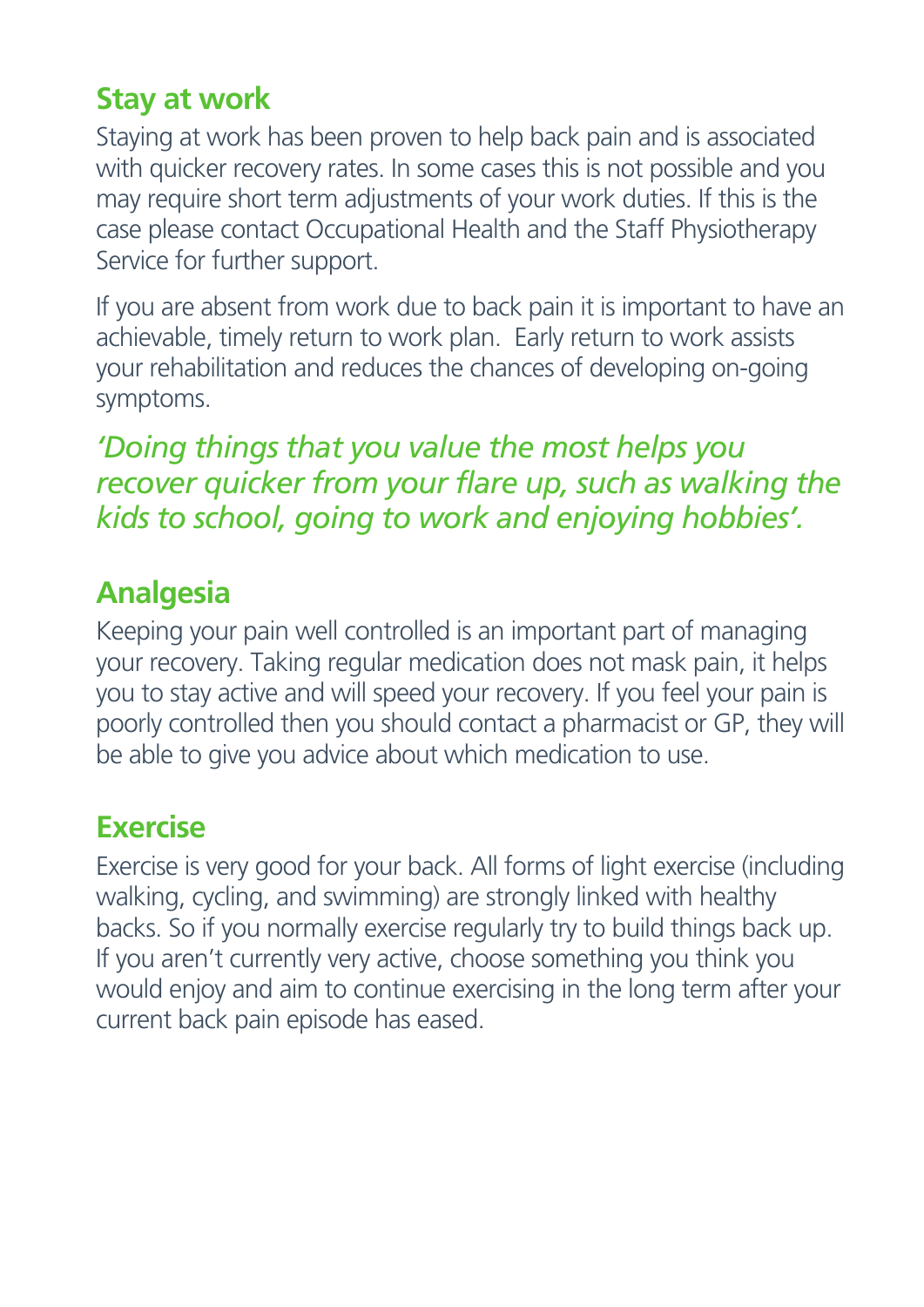

# **Golden rules**

- Keep moving even if slowly at first
- Keep living and working normally
- Avoid bed rest during the day
- **Exercise**
- Don't sit down for too long
- Stay active and remember to re-introduce activities like heavy lifting gradually
- Don't be afraid to take simple painkillers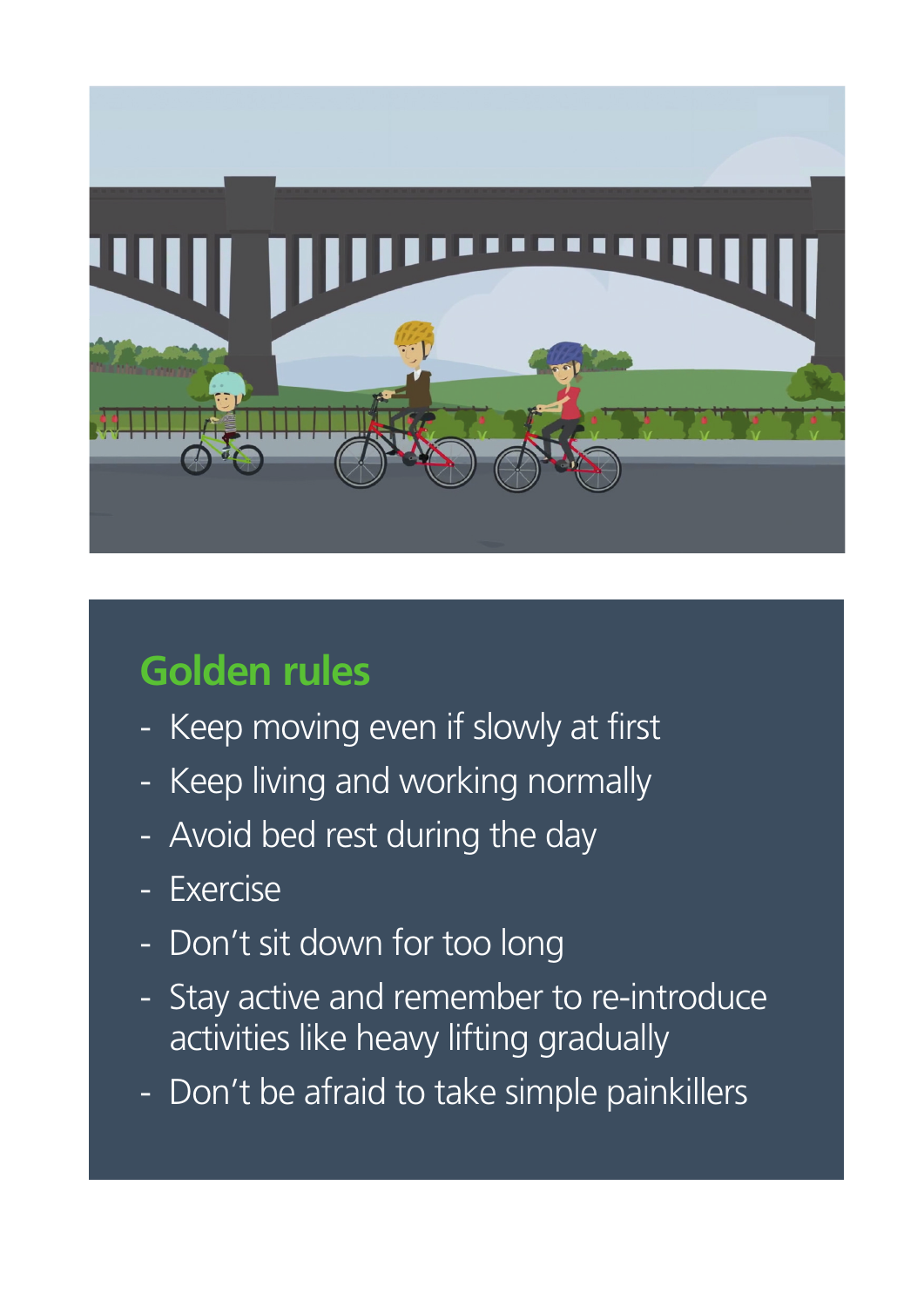# **Can I do anything else?**

There are a number of other things you can do to help your recovery. All of these things have been shown to improve the outcome of patients with lower back pain:

- Reduce stress/anxiety.
- Stop smoking.
- Get a good night's sleep.
- Eat a balanced diet.
- Try not to stay in one resting position for too long.

# **When should I seek further assistance?**

If your symptoms are continuing and you feel you are not improving, you should discuss your symptoms with your GP or physiotherapist who will be able to advise you on appropriate treatment.

There are also a number of rare symptoms that can be associated with back pain and need immediate attention. If you have any of the following you should contact a doctor straight away:

- Bladder or bowel problems, including difficulty passing or controlling urine.
- Altered sensation, including pins and needles or numbness,around your front (genitals) or back passage.
- Any unexplained recent weight loss or feeling generally unwell with your back pain.
- Constant pain that never eases, is getting worse and is there 24 hours a day.
- Recent unsteadiness on your feet.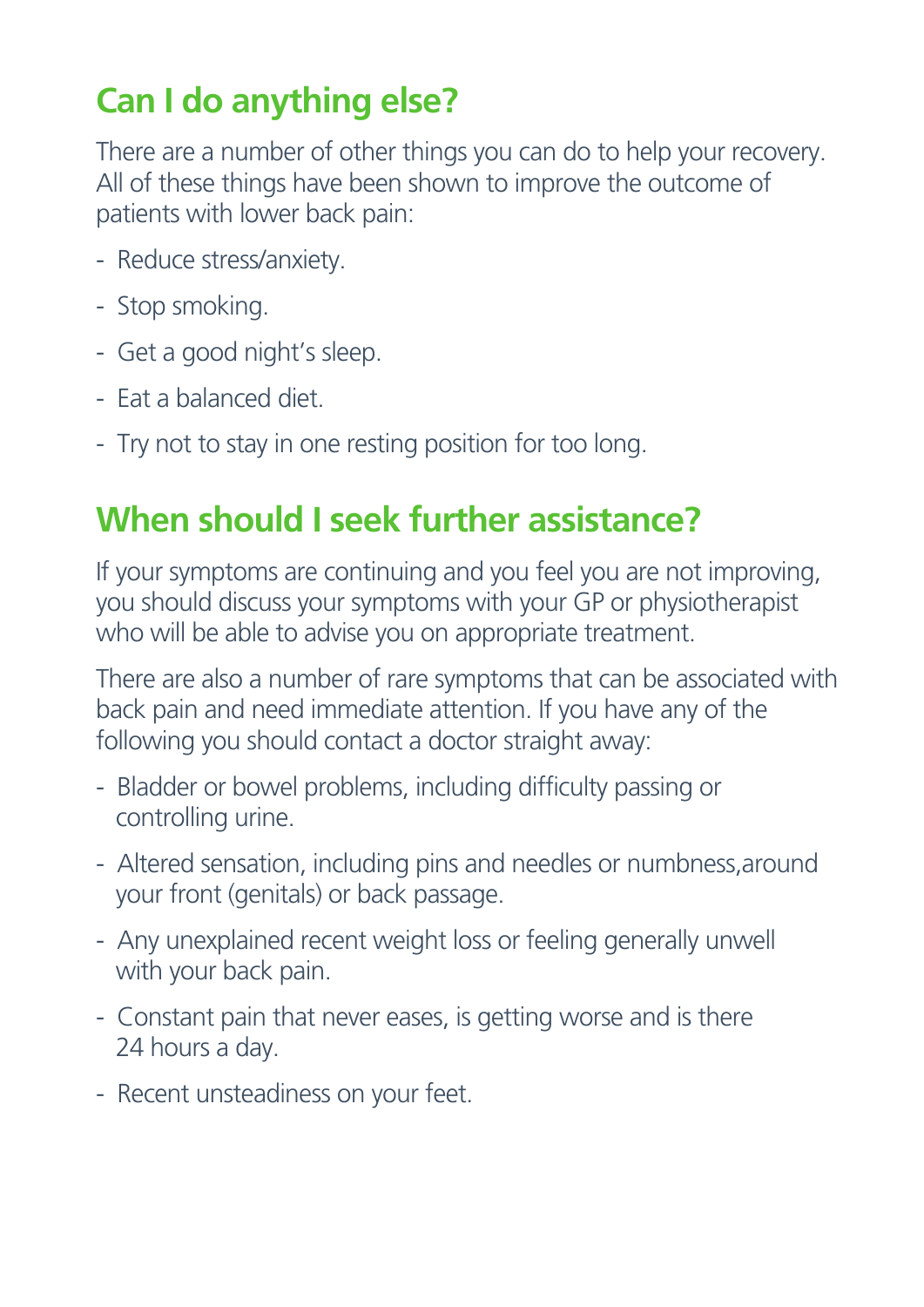## **Follow up**

If you are struggling to manage at home or work, you can access further support from the staff physiotherapy service.

## **Useful Links**

Video -The truth about low back pain (Keele University): www.youtube.com/watch?v=b-cBtPSf0Hc (4mins)

Free app - NHS24 app for MSK conditions: Iphone: https://itunes.apple.com/gb/app/nhs-24-msk-help/id556064114?mt=8 Android:

https://play.google.com/store/apps/details?id=uk.co.isai.nhs24msk

North of England back pain handout: http://www.noebackpainprogramme.nhs.uk/wp-content/uploads/2015 /05/Regional-Back-Pain-Pathway-Patient-Information-1st-Attendance-PIL1-ver3-Nov15-301115.pdf

Managing your back pain - a guide for patients based upon the latest evidence:

http://www.pain-ed.com/wp-content/uploads/2013/11/THO-S-Managi ngYourBackPain\_booklet\_offset-printed-professional-April-2013-Final. pdf

15 things you may not know about back pain http://www.enablingselfcare.com/wp-content/uploads/2014/08/Backpain-article-Independent-20-07-2015-2.pdf